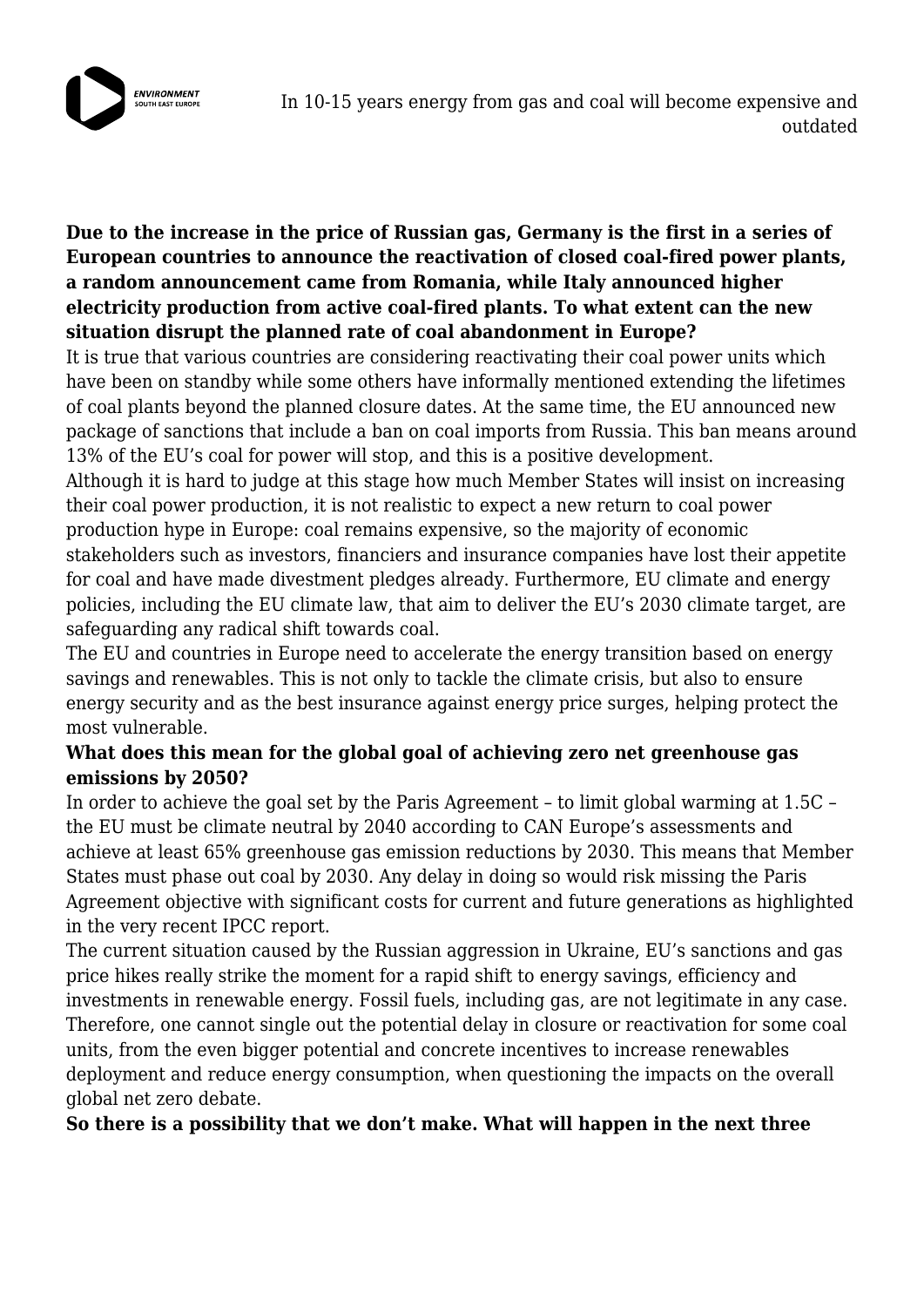

#### **decades if harmful gases stay above the red line?**

The IPCC report, released earlier this month, warns that "the continued installation of fossil fuel-based infrastructure will 'lock-in' high GHG emission". CAN Europe asks the EU to phase out coal by 2030 and fossil gas by 2035 to keep in the 1.5 pathways. Coupled with the context of the invasion of Ukraine and the fossil fuels crisis, there has never been a clearer time to accelerate emissions cuts.

Even in the best case scenario, if we manage to keep temperatures around 1.5 degrees Celsius, the Mediterranean area, including the Balkan peninsula will experience harsh climate change effects, such as increased frequency of heat waves. This is all the more reason why the WB should push for climate change mitigation, but also look at ways to adapt to climate change effects through for example applying nature-based solutions. This essentially means using nature's services to dampen potential destructive effects of climate change – such as rehabilitation of river beds and wetlands, allowing for green spaces in urban areas, sustainable farming and others.

Unstable and unpredictable weather patterns are clearly noticeable across the Western Balkans peninsula. This manifests in long periods of droughts, followed by torrential rains that lead to floods, biggest of which Serbia experienced in 2014, forest fires in summer 2021, crop destruction and so on. This poses serious threats to food production, safety and health of human settlements as well as nature/biodiversity that we depend on.

Overall, these effects will intensify if we do not limit global temperature rise to 1.5C. This is why it is crucial to lower our carbon footprint and plan the energy transition in a just way.

### **Co2 taxes are one of the ways that the EU is cutting down harmful emissions. Can Europe thinks that Western Balkans states should introduce carbon taxes as soon as possible. Why should Serbia do so?**

Polluters have first of all social and environmental responsibility. The effects of burning fossil fuels, and in mass, as is the case in Serbia, have a colossal impact on all living beings, public health and the environment. It is a social responsibility of polluters to pay their fair share for the effects deriving from their toxic activity.

Carbon pricing systems help countries, including the EU, implement the polluter pays principle and provide market signals needed to steer investments away from polluting and towards renewable solutions. The EU has established an Emissions Trading System (ETS), which has helped lower emissions particularly in the power sector, making coal burning increasingly costly and uncompetitive.

The introduction of a tax on carbon emissions in Serbia will have an impact on the price of electricity produced from coal. The state utility company, Elektroprivreda Srbije (EPS), must prepare itself for the tax and think as a body independent from the state. Relying on a safety net in the form of state subsidies and support does not incentivise EPS to lower its emissions and diversify energy production capacities. But direct subsidies in coal related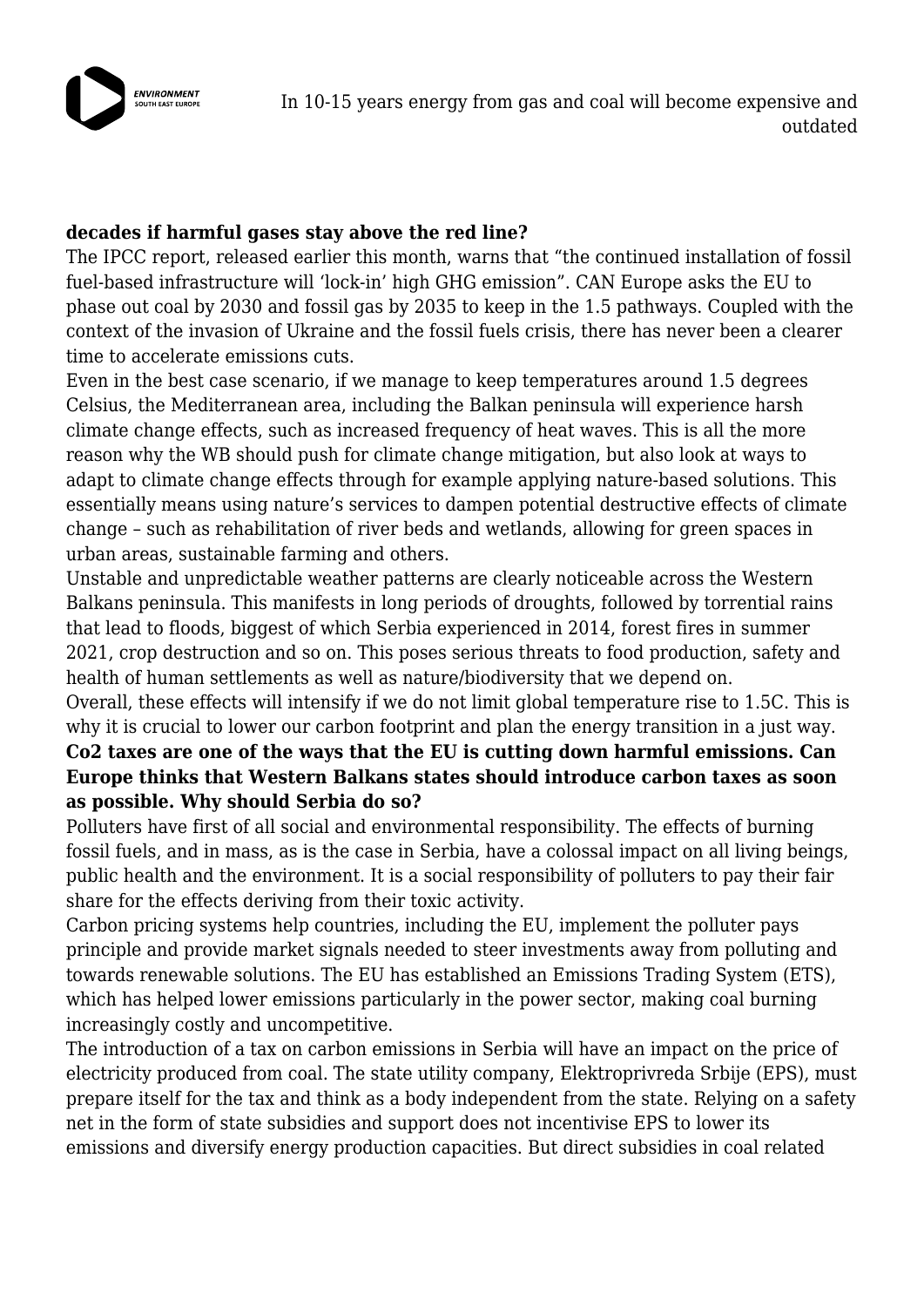

In 10-15 years energy from gas and coal will become expensive and outdated

activities in Serbia by the state authorities have cost citizens 388 million EUR from 2015 to 2019. This figure excludes the costs shouldered by the public health sector. So real prices are not reflected, but masked through hefty support from the state. The introduction of a carbon price should be combined with thorough plans for applying energy efficiency measures and deployment of renewable energy sources. Energy systems integration will increase efficiency. As such, it is of fundamental importance that Serbia increases market coupling – namely forming an interconnected (European) market for electricity – as a way of achieving a pan-European energy market to which it has committed by signing the Energy Community Treaty.

Lastly, failing to timely introduce carbon pricing for carbon intensive industries might make it more difficult for Serbia to trade with the EU, its main trading partner. The EU is working to introduce a Carbon Border Adjustment Mechanism (CBAM), under which carbon intensive products will be taxed upon entry to the EU. If Serbia fails to introduce carbon pricing before CBAM is operational, the Serbian products can become less competitive for European markets.

# **Serbia is currently working on the National Energy and Climate Plan (NECP) which should define the tempo and way for phasing out coal. Which sources of energy should the NECP feature as alternatives? Is energy from small-hydro and nuclear power plants acceptable options?**

We need a combination of measures that will help us eventually rely only on renewable energy. We need the integration of power generation systems with systems for heating and cooling, as well as energy storage facilities. This integration would ensure that energy use and distribution is more efficient, which in turn would mean lower energy consumption. Serbia must work in this direction and deploy the full potential of its renewable energy sources, as well as work on reducing energy demand through energy efficiency, for example on building renovations.

It must be underlined that Serbia's transition must be clean. Coal reserves are running out, unless there is mine expansion at the price of health of people and the natural environment. Namely, no other fossil fuels, like fossil gas, should be used, due to high costs and almost certain possibility that these assets will become obsolete in 10 to 15 years. Therefore, Serbia's best bet is to work on rapid and extensive deployment of renewable energy. It is unfortunate that Serbia, as well as other countries of the Western Balkans, allowed the development of small hydro power plants, whose environmental costs outweighed the benefits many times over. Any investments in hydropower must be environmentally sound. Of course, the wind and solar potential must be used thoroughly. But also allow individual consumers – prosumers – to be part of the energy transition, through incentives for individuals and communities who produce energy and feed it to the grid.

Nuclear power is not a viable option either. For example, even if security risks and high